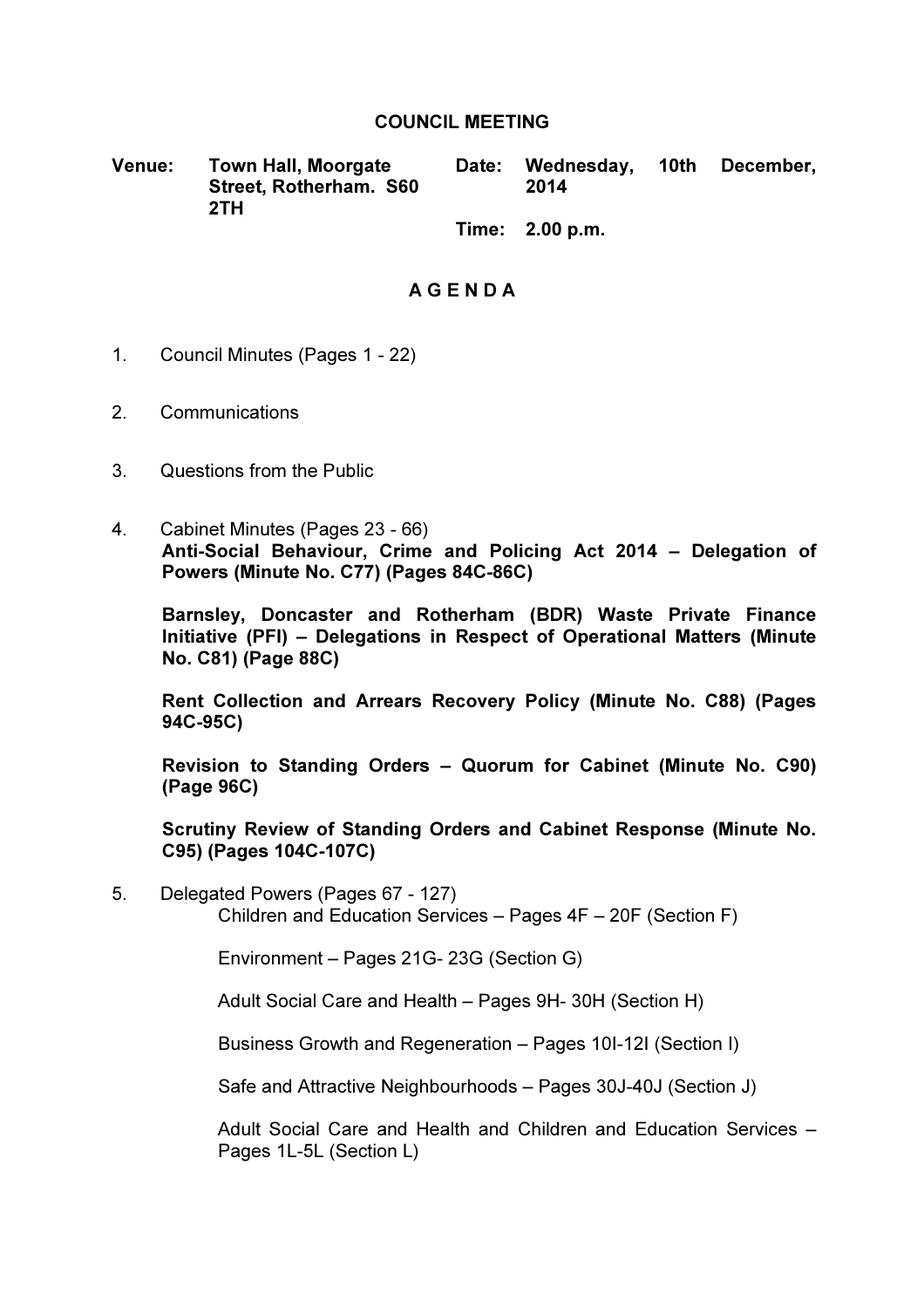- 6. Audit Committee (Pages 128 133)
- 7. Licensing Board (Pages 134 141)
- 8. Licensing Board Sub-Committee (Pages 142 145)
- 9. Health and Wellbeing Board (Pages 146 164)
- 10. Planning Board (Pages 165 173)
- 11. Staffing Committee (Pages 174 175) Market Supplement Arrangements in relation to the Appointment of the Interim Director of Children's Services (Minute No. U8) (Page 4U)
- 12. Questions to Cabinet Members and Chairmen
- 13. Questions to Spokespersons
- 14. Membership Arrangements 2014/15

To confirm revisions to:-

Barnsley, Doncaster, Rotherham and Sheffield Combined Authority:-

- For Councillor N. Hamilton to replace Councillor Foden on the Transport Committee.
- For Councillor Sangster to be included on the Audit Committee.

Improving Places Select Commission:-

• For Councillor C. Vines to replace Councillor Finne.

### Planning Board

• For Councillor Whelbourn to be the named substitute for Wentworth South.

Health Select Commission:-

• For Councillor Watson to be included on the membership and for him to replace Councillor Wyatt as Chairman.

Self Regulation Select Commission:-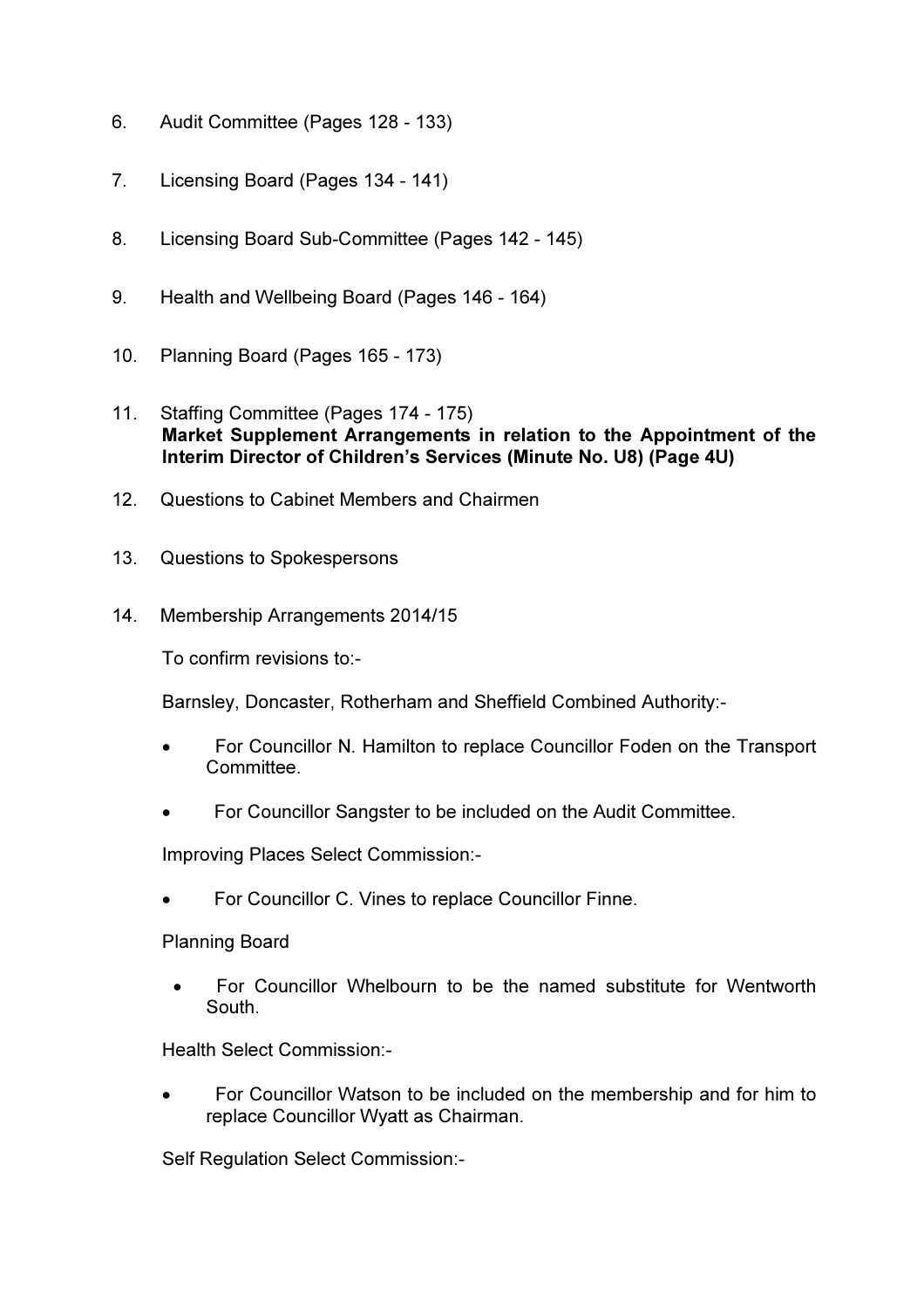• For Councillor Wyatt to be included on the membership and for him to replace Councillor Watson as Vice-Chairman.

Standards Committee:-

• For Councillor Roddison to be added to the membership of the Standards Committee.

Police and Crime Panel:-

- For Councillor Sangster to replace Councillor Sharman on the membership of the Police and Crime Panel.
- 15. Motion Committee Form of Governance

UKIP Councillors recognises that the Cabinet System of Governance creates a democratic deficit in local government, with key decisions made by very few elected members.

And especially with the reduction in numbers of Cabinet posts recently announced.

We believe that this will allow less democracy in decision making and with the portfolio members taking on further responsibilities without the appropriate skills this will lead to detrimental decisions being made.

An in light of the events and revelations of the past months which is now know that Cabinet Members were part of the problem with recognising child sexual exploitation in Rotherham Council.

We put forward our motion to change the Council's form of governance in accordance with Section 9K and 9KC of the Local Government Act 2000 to a committee form of governance as provided in Section 9B (1) (b). This new form of governance will come into force from the Council's 2015 AGM.

Proposer:- Councillor C. Vines Seconder:- Councillor M. Vines

16. Motion - Standards Committee UKIP believes in openness and transparency and above all fairness and full accountability.

We believe that the present arrangement of the Standards Committee is fundamentally flawed and puts the Monitoring Officer and the Legal Department of the Council in an unattainable position.

It is like putting a fox in charge of the chickens and telling it which one be killed with the farmer holding a gun to its head.

With the fox being the Monitoring Officer, the chicken being the accused and the farmer the ruling party.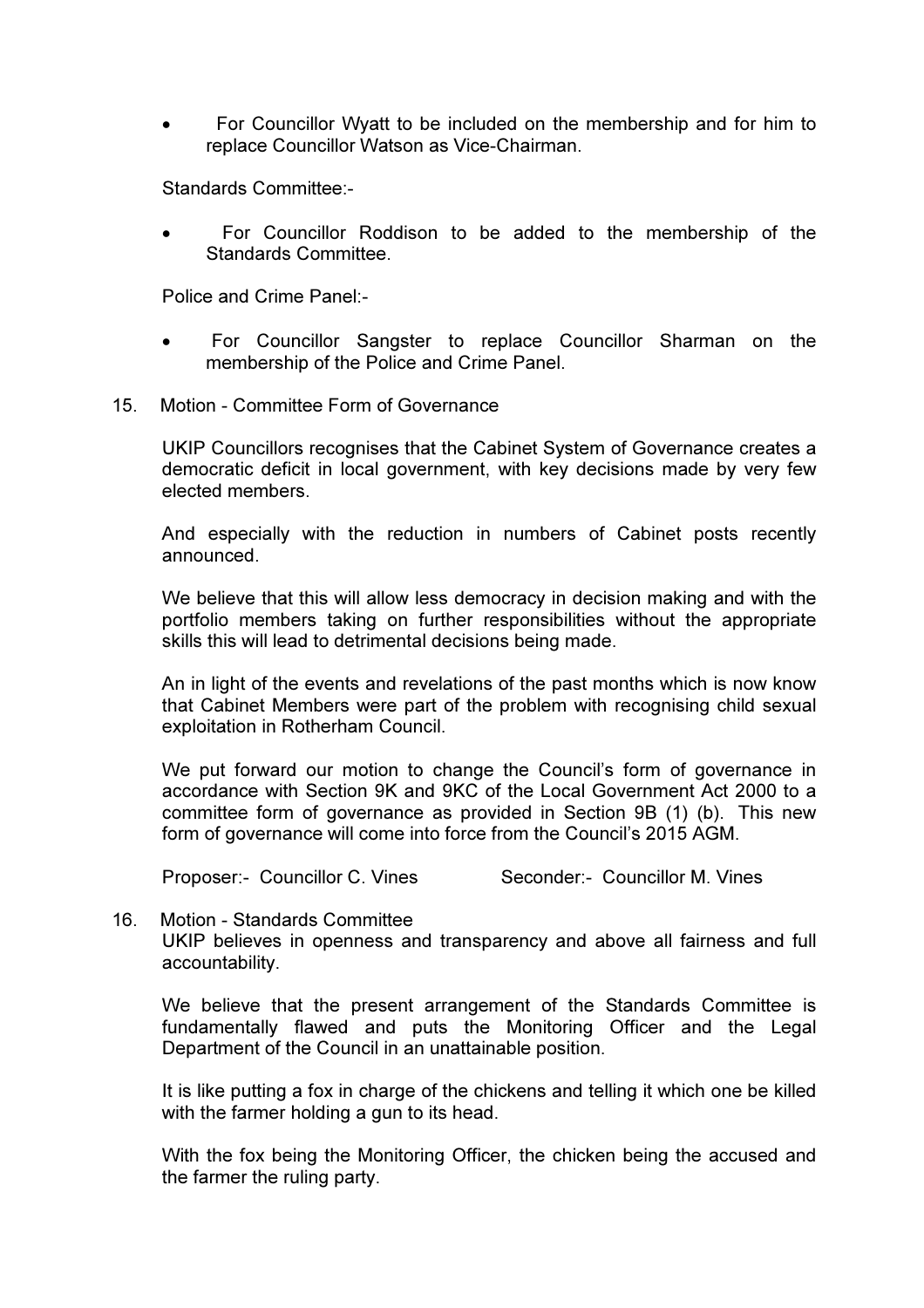Over the years the Standards Committee has and still is a toothless waste of time in its present situation and should be disbanded.

We put forward our motion to change the Councils un-transparent Standards Committee from its present form where the Monitoring Officer is responsible for making the decision of who goes before it or who does not, this is unfair and unacceptable for the Council's own Legal Department to be judge and jury.

We believe this Committee should be made up of five Independent Members and four Elected Members; one from each Party and Independent.

All cases go to the Committee to be decided on whether a full hearing is required or not.

The Council's Monitoring Officer or Legal Representative should only be involved in giving legal advice and guidance.

This new method of governance of the Committee should come into force at the Council's 2015 Annual Meeting to give time to set it up.

Proposer:- Councillor C. Vines Seconder:- Councillor Reynolds

- 17. Motion SHOUT (Social Housing Under Threat) That this Council:-
	- (a) Supports the launch of the SHOUT (Social Housing Under Threat) campaign on 18 June 2014.
	- (b) Agrees with SHOUT that building social housing social rented homes is at the core of tackling the housing crisis nationally and locally in Rotherham and that social rented housing meets needs that other tenures cannot address.
	- (c) Notes under the Coalition Government the funding of social housing has become increasingly marginalised with the latest prospectus for bidders from the Homes and Communities Agency stating that 'social rent provision will only be supported in very limited circumstances.'
	- (d) Welcomes the proposal to build 125 new affordable homes by the Council and Housing Associations over the next 3 years and to acquire a further 63 new homes. However, this provision only makes a small contribution towards meeting the identified housing need and is significantly less than the amount of social housing lost each year through the Right to Buy scheme.
	- (e) Regrets that social housing faces great challenges in meeting the needs of those affected by welfare cuts and rule changes over the last three years, including the damaging "bedroom tax", and increased pressure from the escalating number of Council homes lost through the Right to